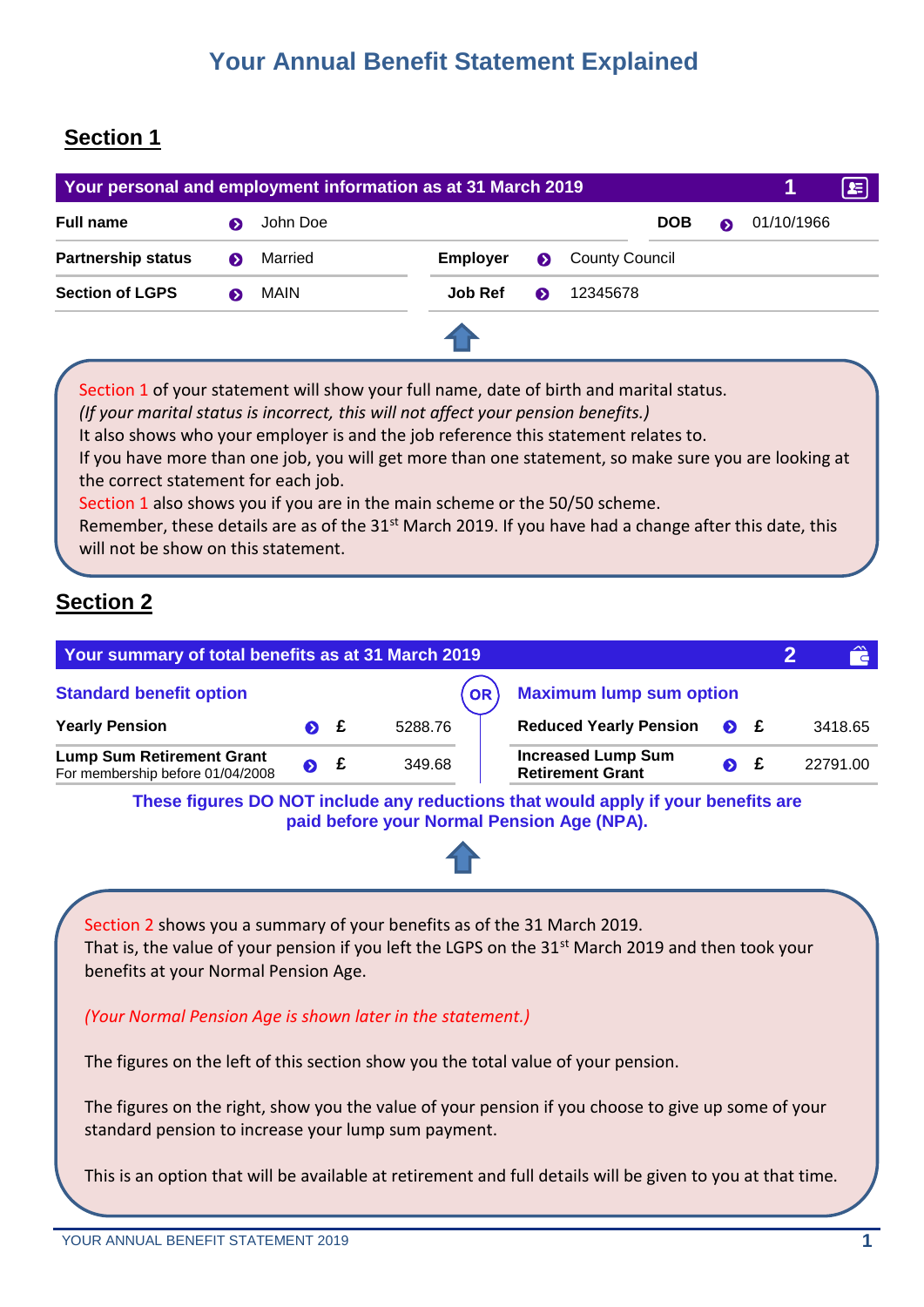| Your total benefits as at 31 March 2019 are made up of:          |   |   |         |                                                          |          |  |  |
|------------------------------------------------------------------|---|---|---------|----------------------------------------------------------|----------|--|--|
| <b>Your Final Salary (FS) Pension Benefits</b>                   |   |   |         | <b>Your total CARE account</b>                           | per year |  |  |
|                                                                  |   |   |         | £<br>Opening balance at 01/04/2018<br>$\bullet$          | 2050.39  |  |  |
| For membership to<br>31/03/2008 of 00/134 *                      | ◐ | £ | 116.56  | Adjustment for cost of living at<br>£<br>◐<br>01/04/2018 | 61.51    |  |  |
| For membership from<br>01/04/2008 of 06/000 *                    | ๑ | £ | 2540.00 | 2018/19 build up<br>£<br>❷                               | 520.30   |  |  |
| <b>Total FS yearly pension *</b>                                 |   | £ | 2656.56 | Total CARE closing balance * ><br>Ι£                     | 2632.20  |  |  |
| Lump Sum Retirement Grant *<br>based on membership to 31/03/2008 | ❷ | £ | 349.68  |                                                          |          |  |  |

\* If you were over your Normal Pension Age on 31/03/2019, then these figures include the late retirement increase as at that date

Section 3 shows you the total amount of pension that was show in section 2, broken down into your final salary pension on the left and CARE pension on the right.

The LGPS is now a Career Average Pension Scheme (or CARE scheme) and has been since 1 April 2014.

Before the 1 April 2014, the LGPS was a final salary pension scheme.

The final salary pension is calculated by taking the pensionable pay you have received in the last 365 days to 31 March 2019, then multiplying this by the membership you have accrued and then dividing the total by the accrual rate.

Different accrual rates applied for benefits to 31/03/2008 and from 01/04/2008 and these are shown in the two lines on the left of section 2. The total of these two lines is shown in the Total FS yearly pension.

If you had membership before 1 April 2008, you would have accrued an automatic lump sum amount, based upon your final pay and membership, and divided by an accrual rate. This will show in the Lump Sum Retirement Grant line.

If you were working part time or term time only before 1 April 2014, your LGPS membership would have been reduced to allow for the fact that you were not working full time. This is because we use your full time equivalent pay in the calculation of your pension. That is, the pay you would have received if you worked in your post but on full time hours.

If you did not join the LGPS until the 1 April 2014 or afterwards, you would not have any Final Salary benefits, so these figures will be 0.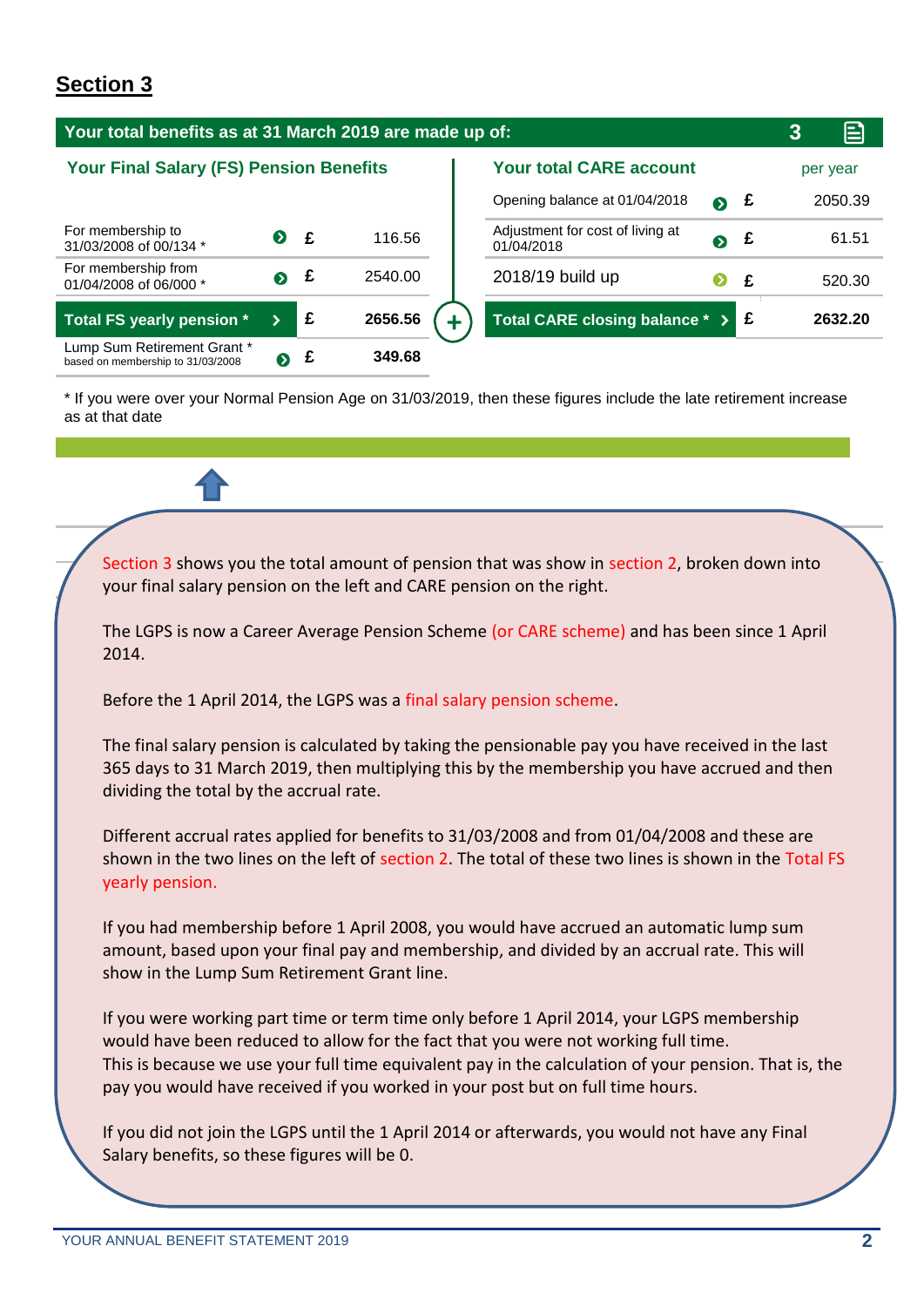| Your total benefits as at 31 March 2019 are made up of:          |             |              |         |                                                |             |   | 3 | ≘        |
|------------------------------------------------------------------|-------------|--------------|---------|------------------------------------------------|-------------|---|---|----------|
| <b>Your Final Salary (FS) Pension Benefits</b>                   |             |              |         | <b>Your total CARE account</b>                 |             |   |   | per year |
|                                                                  |             |              |         | Opening balance at 01/04/2018                  | $\bullet$ £ |   |   | 2050.39  |
| For membership to<br>31/03/2008 of 00/134 *                      | $\bullet$   | $\mathbf{f}$ | 116.56  | Adjustment for cost of living at<br>01/04/2018 | $\bullet$ £ |   |   | 61.51    |
| For membership from<br>01/04/2008 of 06/000 *                    | $\bullet$ £ |              | 2540.00 | 2018/19 build up                               | ❷           | £ |   | 520.30   |
| Total FS yearly pension *                                        |             | £            | 2656.56 | Total CARE closing balance * >                 |             |   |   | 2632.20  |
| Lump Sum Retirement Grant *<br>based on membership to 31/03/2008 | $\bullet$   |              | 349.68  |                                                |             |   |   |          |

\* If you were over your Normal Pension Age on 31/03/2019, then these figures include the late retirement increase as at that date

The CARE benefits are calculated in a different way to the Final Salary Benefits.

From 1 April 2014, for every scheme year you are a member of the LGPS, the pensionable pay you have earned for that year is divided by 49 if you are in the main scheme or divided by 98 if you are in the 50/50 scheme, to give the amount of pension you have earned for that year.

On the 1<sup>st</sup> April each year, a cost of living adjustment is applied to your benefits and the resulting figure is then used as the opening balance for the next year.

On your benefit statement, if you were a member before 1 April 2018, then the revalued pension you earned in the previous scheme years, together with the pension you earned in the 2017/18 scheme year, will be shown as your opening balance.

The next line shows the cost of living adjustment that was applied on the 1 April 2018 which was a 3% increase.

The next line shows you the CARE benefits you have accrued in the 2018/2019 scheme year.

The Total CARE closing balance gives a total of the three lines above.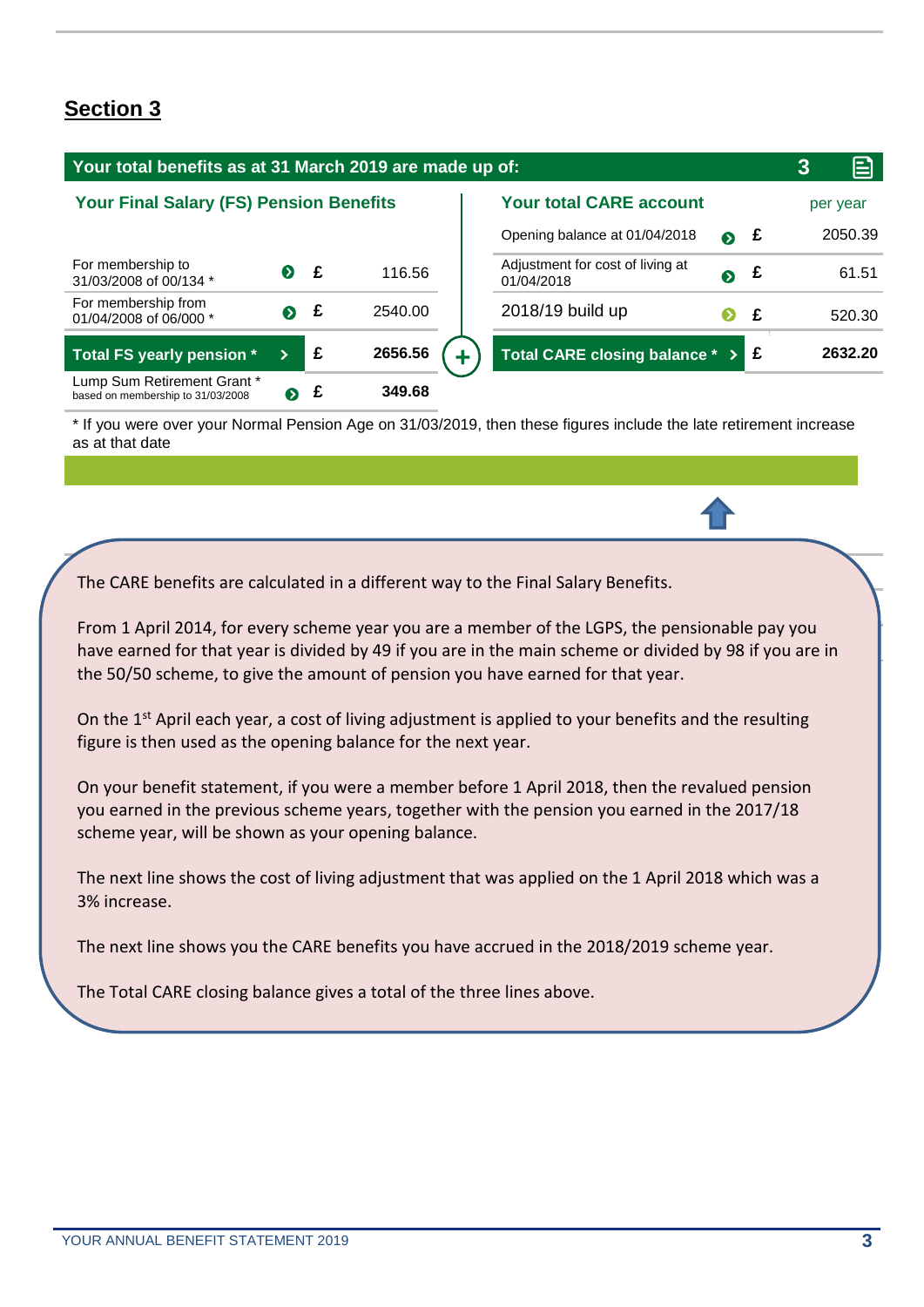Underneath the Total Care closing balance is a breakdown of the 2018/19 build-up line.

This shows you the pension you have accrued in the main scheme and the 50/50 scheme. If you have only been a member of one of these sections, then the other figure will show as 0.

If you have purchased any additional pension in the 2018/19 scheme year, using the APC scheme for example then t example, then that figure will show in the additional pension purchased line.

If you have transferred any benefits into the LGPS then these will show in the Transfers in line. 520.30

If your transfer is in progress and was not completed before the 31 March 2019, then it will show in your next annual benefit statement.

\* If you were over your Normal Pension Age on 31/03/2019, then these figures include the late retirement increase

| Your total CARE '2018/19 build-up' is made up of: |           |   |          |
|---------------------------------------------------|-----------|---|----------|
| Scheme year April 2018 to March 2019              |           |   | per year |
| Your CARE Pensionable Pay Main Section / 49       | $\bullet$ | £ | 520.30   |
| Your CARE Pensionable Pay 50/50 Section / 98**    |           | £ | 0.00     |
| <b>Additional Pension Purchased**</b>             |           | £ | 0.00     |
| Transfers in**                                    |           |   | 0.OO     |

\*\* If applicable

If you have other pension benefits and are interested in transferring them into the LGPS, or have previous LGPS benefits elsewhere and haven't let us know, then please see the Pension Fund website for details of how to do this.

Please note that there is a time limit from when you join the LGPS, to transfer in benefits from other pension schemes.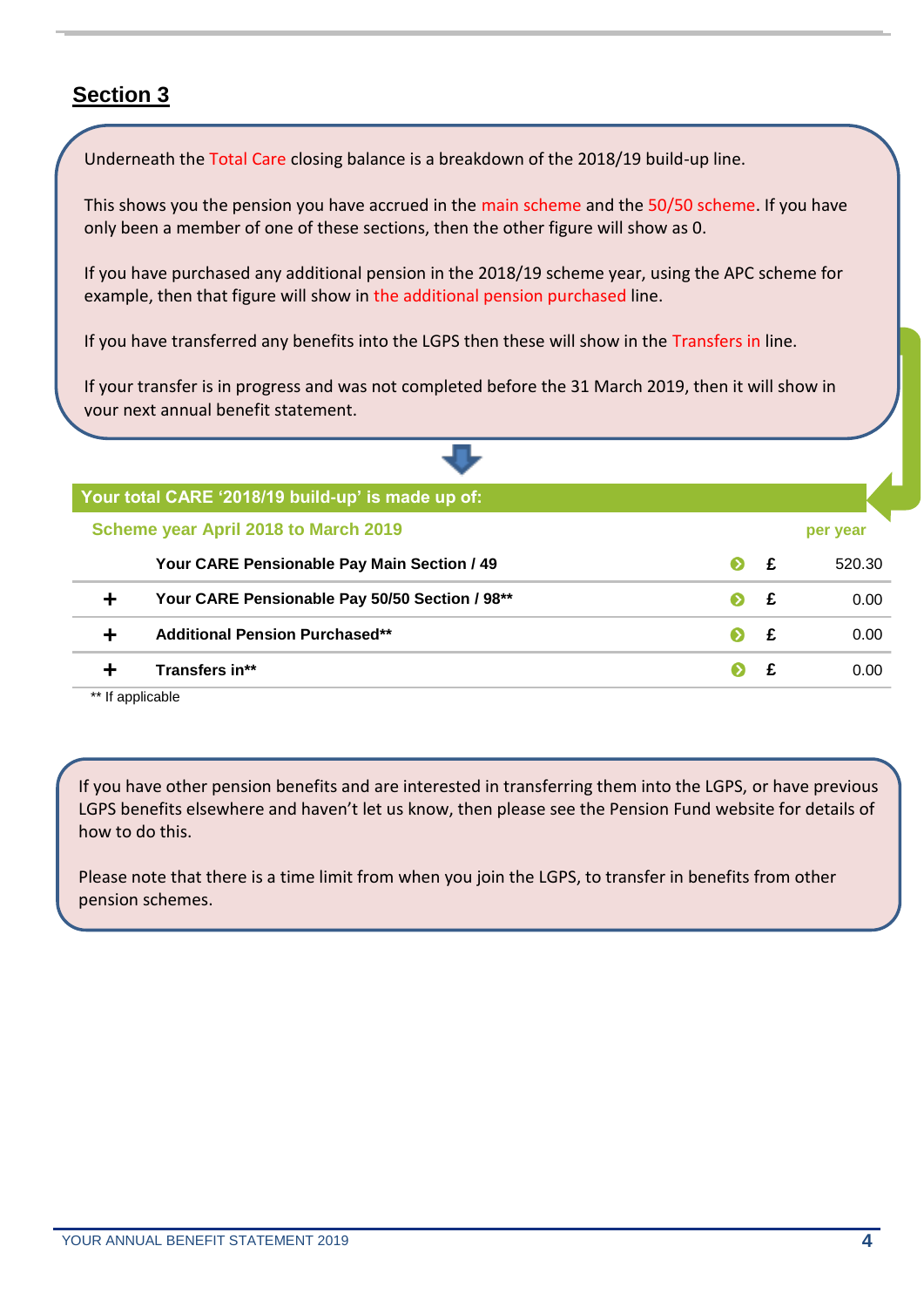| Projections if you remain in the scheme until your Normal Pension Age (NPA)      |                     | 4 |          |    |
|----------------------------------------------------------------------------------|---------------------|---|----------|----|
| Your Normal Pension Age (NPA)                                                    | ◐                   |   | 67/000   |    |
| <b>Total Projected Yearly Pension at NPA</b>                                     | $\bullet$           | £ | 12833.82 | рa |
| <b>Total Projected Lump Sum Retirement Grant</b>                                 | $\bullet$ $\bullet$ |   | 349.68   |    |
| Total Projected Survivor's Yearly Pension at NPA<br>(in the event of your death) | ๑                   | £ | 4127.57  | рa |

**PLEASE NOTE:** The projected figures in this section will show as zero if you were over your NPA on 31 March 2019.

Section 4 shows you your Normal Pension Age in years and days. This is the date that you can take your pension without any reductions being applied.

The Total Projected Yearly Pension at Normal Pensionable Age shows you what your pension is likely to be if you remained in the LGPS, earning the same salary as you do now, until your retirement date.

For some people, their Normal Pension Age will be several years away, therefore this calculation is only a rough estimate and cannot take account of any change in your working circumstances or the future increases that may be applied to your pension.

If you were a member of the scheme prior to 1 April 2008, you would have accrued an automatic lump sum and the next line shows the estimate of this to your Normal Pension Age.

Don't forget that at your retirement, you will get the option to give up some of your pension to make a larger lump sum, as you were shown in Section 2.

The final line in this section shows the estimated survivor's pension to your Normal Pension Age. This will be payable to your spouse, civil partner or an eligible cohabiting partner in the event of your death.

Please note that if you were already over your Normal Pension Age on 31 March 2019, the figures in this section will show as 0.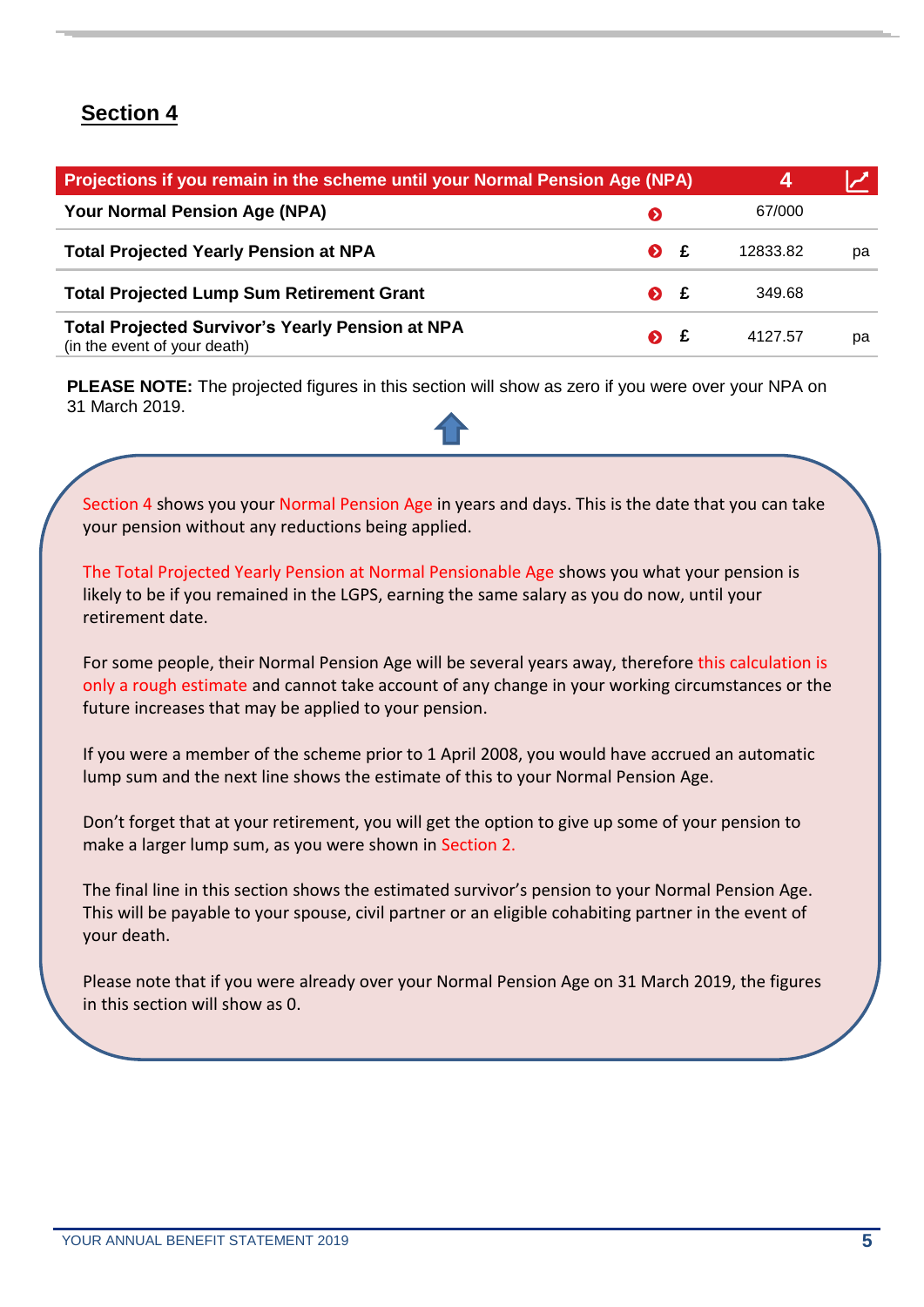| Value of death in service benefits as at 31 March 2019 |  |          |  |
|--------------------------------------------------------|--|----------|--|
| <b>Yearly Survivor's Pension</b>                       |  | 4127.57  |  |
| Death in Service Lump Sum                              |  | 76484.37 |  |

You can check who you have nominated to receive any death grant that may become payable by visiting the *Nominations* section of the *My Pension* online facility*.* You should also select the *Nominations* section if you want to create a new nomination or change an existing one.

Section 5 is showing you in the Yearly Survivors Pension line how much would have been payable to your spouse, civil partner or an eligible cohabiting partner if you had died on the 31 March 2019, as an active member of the LGPS.

If you die in service, a death grant of 3 times your assumed pensionable pay may be payable to your nominated person or persons, or to your personal representatives if you have not nominated anyone.

Please check that the Nomination we hold for you is up to date by visiting the Nominations section of the 'My Pension' site.

#### **Section 6**

| Tax and your pension                                                                                                                                                                                                                                                                              | 6         |  |
|---------------------------------------------------------------------------------------------------------------------------------------------------------------------------------------------------------------------------------------------------------------------------------------------------|-----------|--|
| There are tax limits that apply to pension savings. The Lifetime Allowance (LTA) is a limit on the total<br>value of pension benefits you can draw at retirement without incurring a tax charge and was £1.03 million<br>on 31 March 2019. The LTA increased to £1.055 million from 6 April 2019. |           |  |
| The estimated percentage of the Lifetime Allowance (£1.03 million) used by<br>◐<br>the value of your standard LGPS benefits on 31 March 2019                                                                                                                                                      | 10.30 $%$ |  |
|                                                                                                                                                                                                                                                                                                   |           |  |
| Section 6 shows you how much your pension benefits have used up of your Lifetime Allowance (LTA.)<br>The limit of the Lifetime Allowance on 31 March 2019 was £1.03 million.                                                                                                                      |           |  |
| Most people are not affected by the LTA as the total of all of their pension benefits, including their<br>LGPS benefits, will be valued below this figure.                                                                                                                                        |           |  |
| If the percentage of LTA shown on your statement is approaching or greater than 100%, you may have<br>to pay tax on the excess over the LTA when you take your benefits.                                                                                                                          |           |  |
| Remember that this statement only shows your LGPS benefits, so if you have any benefits elsewhere<br>or pay Additional Voluntary Contributions, they will not be included in the LTA figure.                                                                                                      |           |  |
| You can get further advice on the LTA on the Pension Fund website or on the Governments website<br>which is GOV.uk.                                                                                                                                                                               |           |  |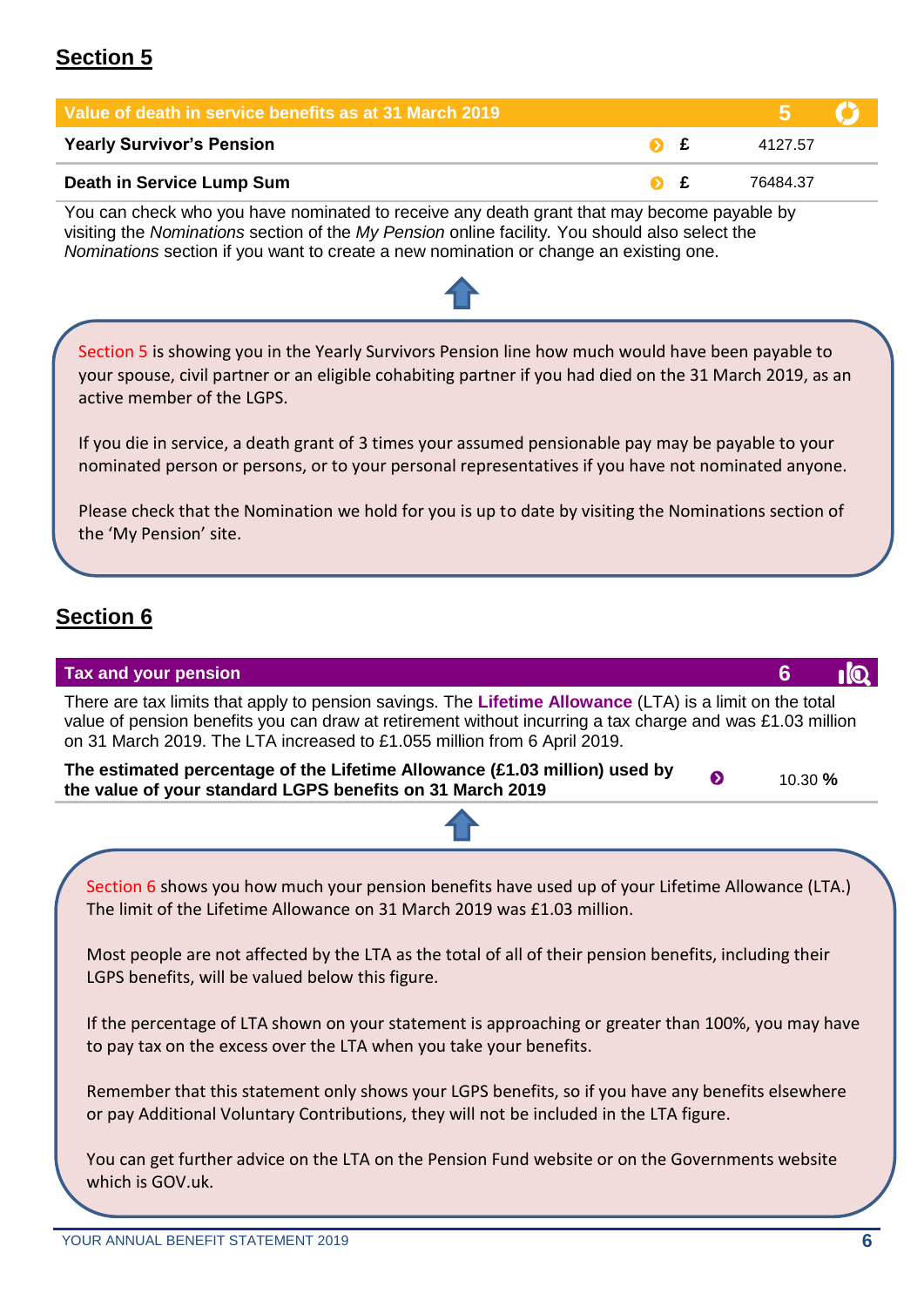| How your LGPS benefits are calculated                                                                                                                                                                                                                                                                            |                     |   |          | 酾 |  |  |
|------------------------------------------------------------------------------------------------------------------------------------------------------------------------------------------------------------------------------------------------------------------------------------------------------------------|---------------------|---|----------|---|--|--|
| <b>Please note:</b> The estimated benefits in this statement are based on the pay figures below, which have<br>been supplied by your employer. It is important that you check these figures and contact your employer if<br>you think that any of these pay figures for the year ending 31 March 2019 are wrong. |                     |   |          |   |  |  |
| Your Final Salary Pensionable Pay (Full time equivalent)                                                                                                                                                                                                                                                         | $\bullet$           |   | 25400.00 |   |  |  |
| <b>Your CARE Pensionable Pay Main Section</b>                                                                                                                                                                                                                                                                    | $\bullet$           | f | 25494.79 |   |  |  |
| <b>Your CARE Pensionable Pay 50/50 Section</b>                                                                                                                                                                                                                                                                   | $\bullet$ $\bullet$ |   | 0.00     |   |  |  |
|                                                                                                                                                                                                                                                                                                                  |                     |   |          |   |  |  |

Section 7 shows you the salary figures that we used to calculate your Annual Benefit Statement, which have been provided to us by your employer.

If you were in the LGPS before 1 April 2014, then you would have a Final Salary Pensionable Pay figure shown in the top line.

This figure is the pensionable pay you have earned in the last 365 days before 31 March 2019, so it may not be the same figure as the salary you are currently receiving now.

As mentioned before, your Final Salary Pension is calculated using your full time equivalent pay. So, if you are working part time, then this figure will show what you would have earned in your job if you were working as a full time employee.

The next two lines show the CARE pensionable pay you earned in the 2018/19 scheme year, both in the main scheme and the 50/50 scheme.

If you were a member of the main scheme only, then the 50/50 scheme line will show as 0 and vice versa.

If you think that any of these figures are incorrect, then you will need to contact your employer as we do not have access to your pay details.